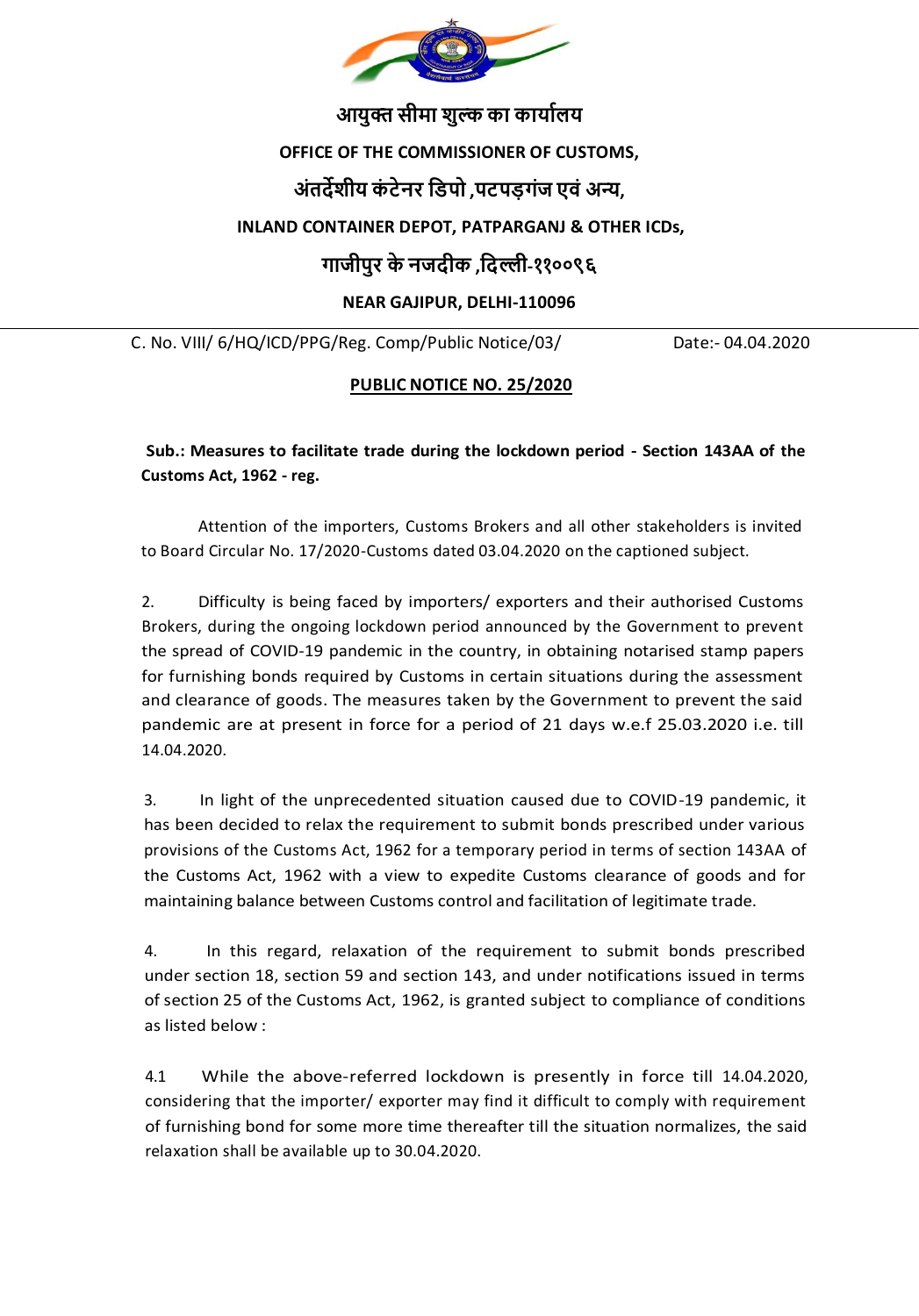4.2 In the period up to 30.04.2020, request for submission of an undertaking from the importer/exporter in lieu of a bond prescribed under the above-mentioned provisions shall be accepted. This relaxation will apply to the following categories of the importers/exporters:

- a. Government/Public Sector Undertakings (Central/State/UT Govts. or Administrations and their undertakings) ;
- b. Manufacturer/Actual User importer ;
- c. Authorised Economic Operators ;
- d. Status holder ;
- e. All importers availing warehouse facility in terms of section 59 of the Customs Act, 1962.

4.3 Each such relaxation, where requested, should comply with the following conditions:

- i. The content of the undertaking should, to the extent possible, be same as the content of the prescribed bond.
- $ii.$  The undertaking should be duly signed by the IEC holder concerned on their business letter head and submitted by the registered email ID of the IEC holder or their authorised Customs Broker.
- iii. The undertaking should include a commitment from the IEC holder to submit the proper bond in prescribed format on notarised stamp paper etc. on or before 07.05.2020.
- iv. The undertaking will not be treated as a substitute for security, wherever mandated.
- v. The security, where required, shall be furnished in the nature and manner as deemed fit by the proper officer. Board's instructions issued from time to time regarding such security in specific cases should be kept in view in this regard.
- vi. In case of warehoused goods, any subsequent movement of goods to another warehouse under section 67 of the Customs Act, 1962, shall be allowed only to manufacturer/actual user importer or AEO or Status holders. For requests related to change of ownership after warehousing, the facility shall be considered only in cases where the prospective buyer is either manufacturer/actual user importer or AEO or Status holder.

5. Such relaxation from submitting a bond would also be considered on case to case basis for any other importer who requests for the same, with such additional safeguards over and above those listed in this Public Notice, as deemed fit by the Commissioner of Customs, ICD PPG & other ICDs to safeguard revenue and ensure compliance of the statutory provisions.

6. Importers availing this facility shall ensure that the undertaking furnished in lieu of Bond is duly replaced with a proper bond before the stipulated period i.e. 07.05.2020.